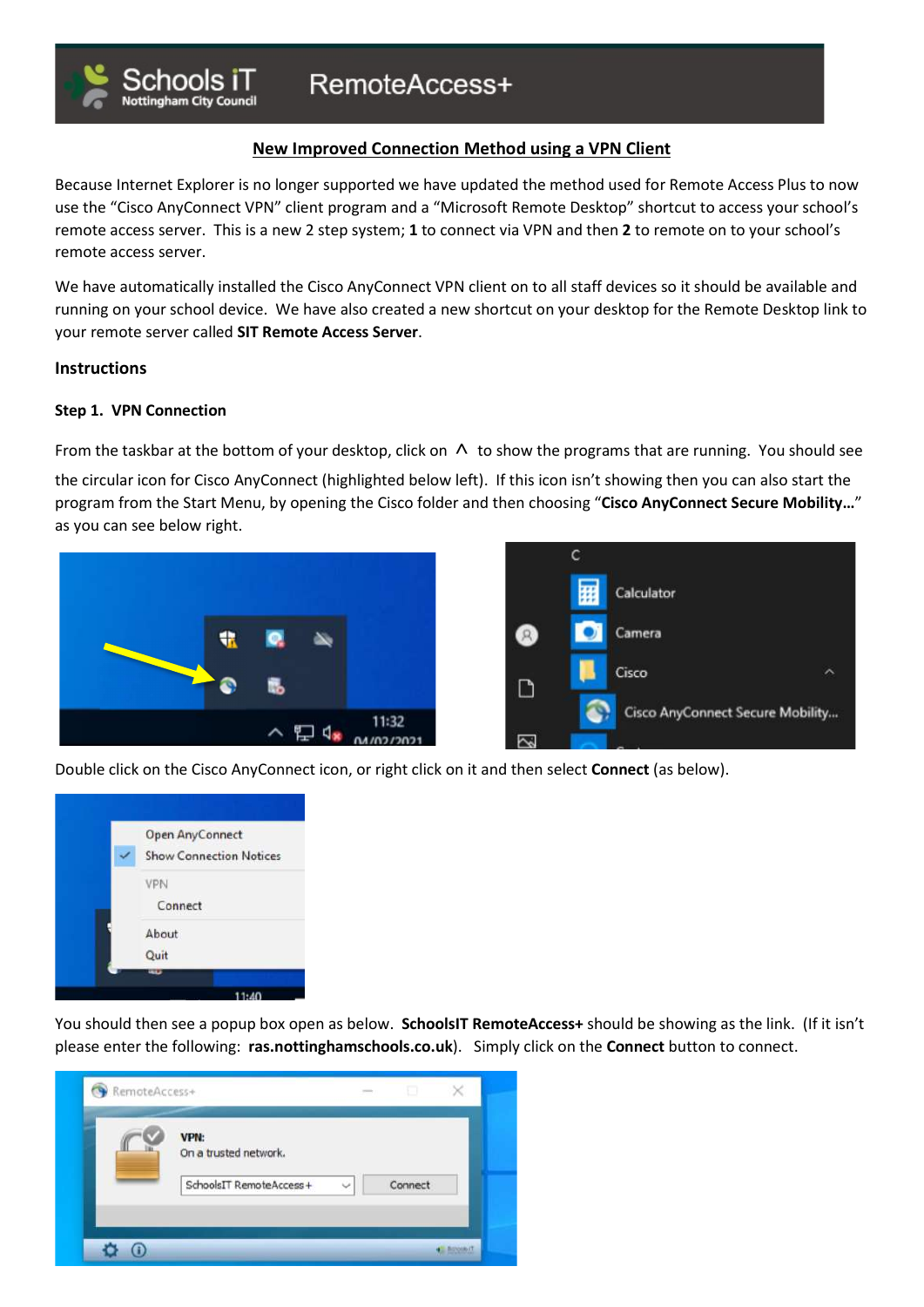Once it has connected you will then see a popup box for you to log in the system. From the Group: drop down menu select your school then enter your username (which will usually be the same as your email address) and your normal school login password. Click on the OK button.

|  | Please select your school from the drop-down menu<br>>ch>then enter your email<br>address and password |                                                                                            |                             |  |  |
|--|--------------------------------------------------------------------------------------------------------|--------------------------------------------------------------------------------------------|-----------------------------|--|--|
|  | Group:                                                                                                 | Ambleside                                                                                  |                             |  |  |
|  | Username:                                                                                              |                                                                                            |                             |  |  |
|  | Password:                                                                                              |                                                                                            |                             |  |  |
|  |                                                                                                        | For support contact Schools IT helpdesk 0115 91 50900  <br>SchoolsIT@nottinghamcity.gov.uk | $\mathcal{L}_{\mathcal{C}}$ |  |  |
|  |                                                                                                        |                                                                                            | $\sim$                      |  |  |

You will then get a text sent to your mobile phone with a 6 digit PIN. Enter this PIN in the Answer: box shown below and then click on the **Continue** button.

| Cisco AnyConnect   SchoolsIT RemoteAccess+                                                                   | $\times$ |
|--------------------------------------------------------------------------------------------------------------|----------|
| Answer:<br>To complete your verification, enter the one-<br>×<br>time passcode you receive via text message. |          |
| Cancel                                                                                                       |          |

You will then be signed in and connected to your school's network using a VPN connection. You should see a notification message pop up near the bottom right of your screen for a few seconds to say you are connected.

You can also check you are connected by again clicking on  $\Lambda$  from the taskbar and hovering your cursor over the Cisco AnyConnect icon. It should now have a yellow padlock icon on it and should say VPN: Connected (as seen below).

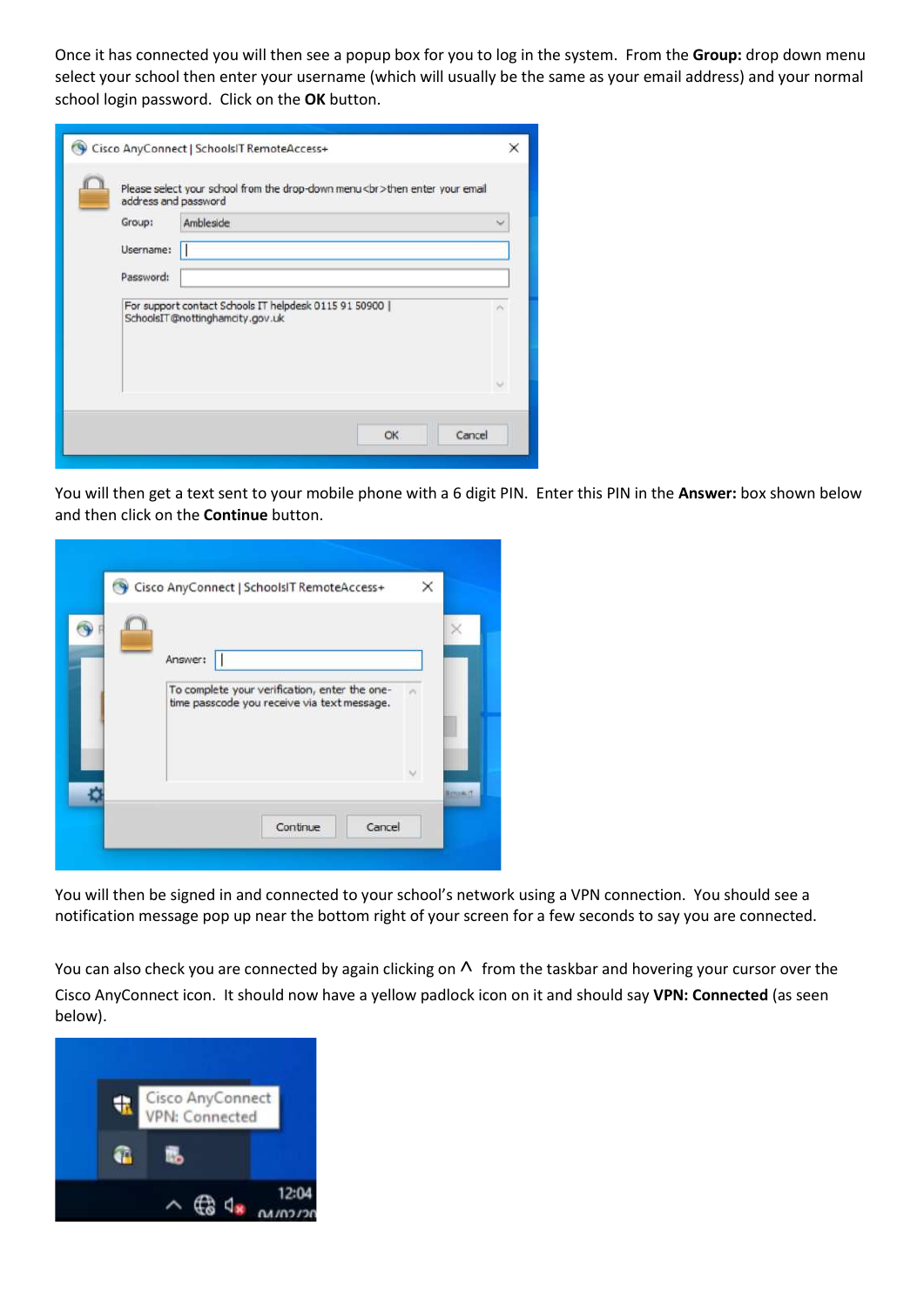### Step 2. Use Remote Desktop Connection to remote on to the Remote Access Server.

Now that you are connected to the school's network via VPN you can remote on to the Remote Access Server. To do this we use a program called Microsoft Remote Desktop Connection. You should see an icon for this on your desktop called SIT Remote Access Server (see below left). Double click on it and it should then open up a connection warning box (below right). Tick the box for Don't ask me again for connection to this computer and then click on the Connect button.



The system will use the account you are currently signed in with on your device. If this is your school laptop and school account you just need to enter your normal school password and then click on the OK button.

| <b>Windows Security</b>                                    |        |  |
|------------------------------------------------------------|--------|--|
| Enter your credentials                                     |        |  |
| These credentials will be used to connect to 10.16.154.12. |        |  |
| rastest                                                    |        |  |
| Password                                                   |        |  |
| HENRYWHIPPLE\rastest                                       |        |  |
| Remember me                                                |        |  |
| More choices                                               |        |  |
| OK                                                         | Cancel |  |

If the account isn't correct (for example if you're using a home device) then click on the blue More choices link at the bottom and then select Use a different account (bottom left). Now enter your email address for the username, and your normal school login password (bottom right). Click on the OK button to connect.

| Windows Security                                           | $\times$                                                   |          |
|------------------------------------------------------------|------------------------------------------------------------|----------|
| Enter your credentials                                     | <b>Windows Security</b>                                    | $\times$ |
| These credentials will be used to connect to 10.16.154.12. | Enter your credentials                                     |          |
| rastest                                                    | These credentials will be used to connect to 10.16.154.12. |          |
| Password                                                   | staff@school.nottingham.sch.uk                             |          |
| HENRYWHIPPLE\rastest                                       |                                                            |          |
| Remember me                                                | $\widehat{\alpha}$<br>                                     |          |
| More choices                                               | Domain: school.nottingham.sch.uk                           |          |
| rastest<br>R<br>HENRYWHIPPLE\rastest                       | Remember me                                                |          |
|                                                            |                                                            |          |
| Use a different account<br>R                               |                                                            |          |
|                                                            |                                                            |          |
| OK<br>Cancel                                               |                                                            |          |
|                                                            |                                                            |          |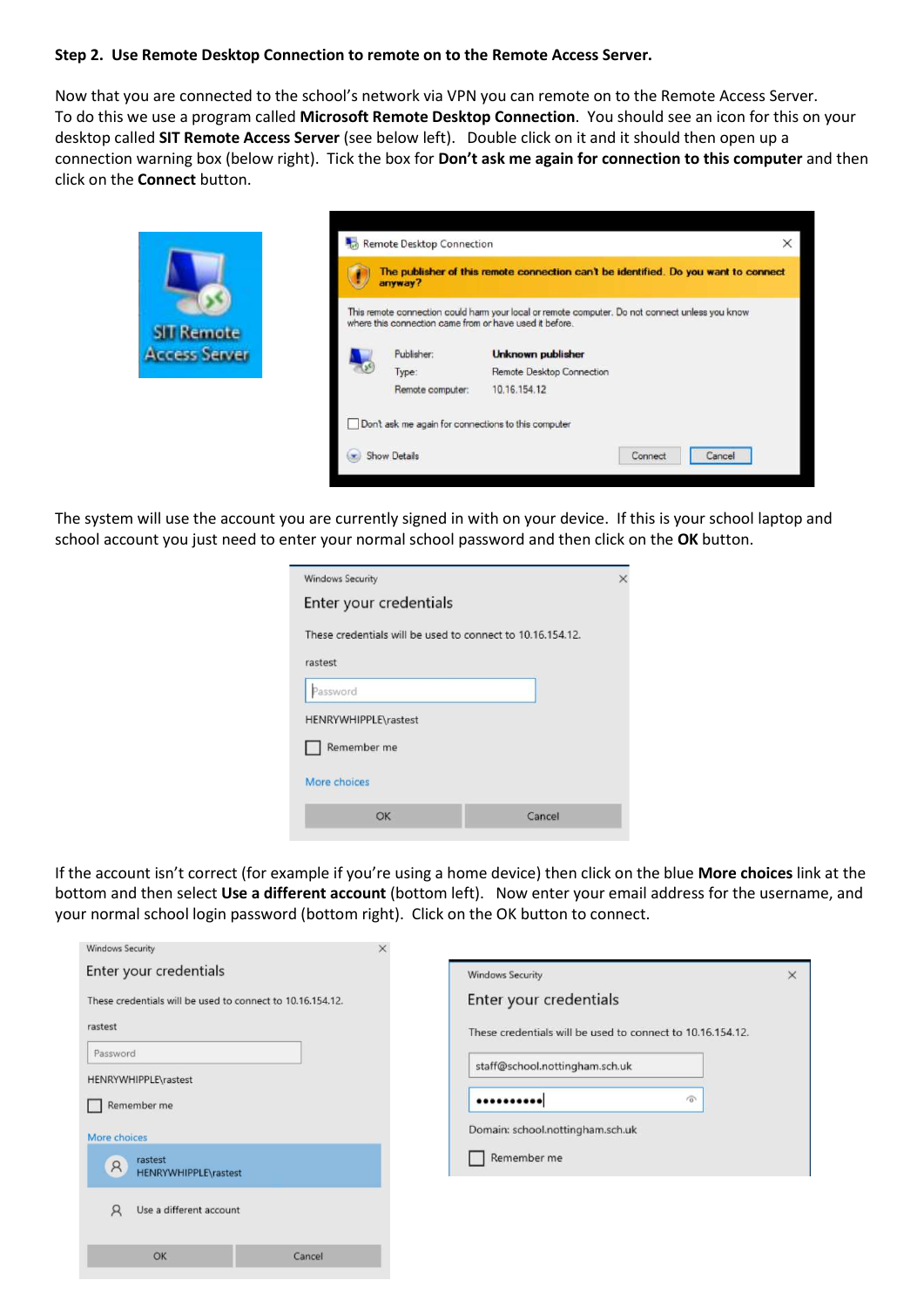You will now connect to the Remote Access Server, much like you did on the previous Internet Explorer system. However now instead of being in an Internet Explorer window you are in a whole new remote window that will usually open up full screen. You can always tell when you're on the remote server as you will see a heading bar at the top of your screen (see below).



If you click on the minimise button (the - ) on this heading bar the remote server window will minimise and you will then see your own laptop once again. The remote server session will show on the task bar (as below) and you can simply click back on it to return to the session.



If you click on the Maximise (2 squares) button on the heading bar this will turn off the full screen mode of the remote server session so you will then see this as a window which you can move about and resize. This can be useful if you need to see both the remote server and your laptop at the same time. To return to full screen mode, click on the Maximise (square) button at the top right of the remote window.

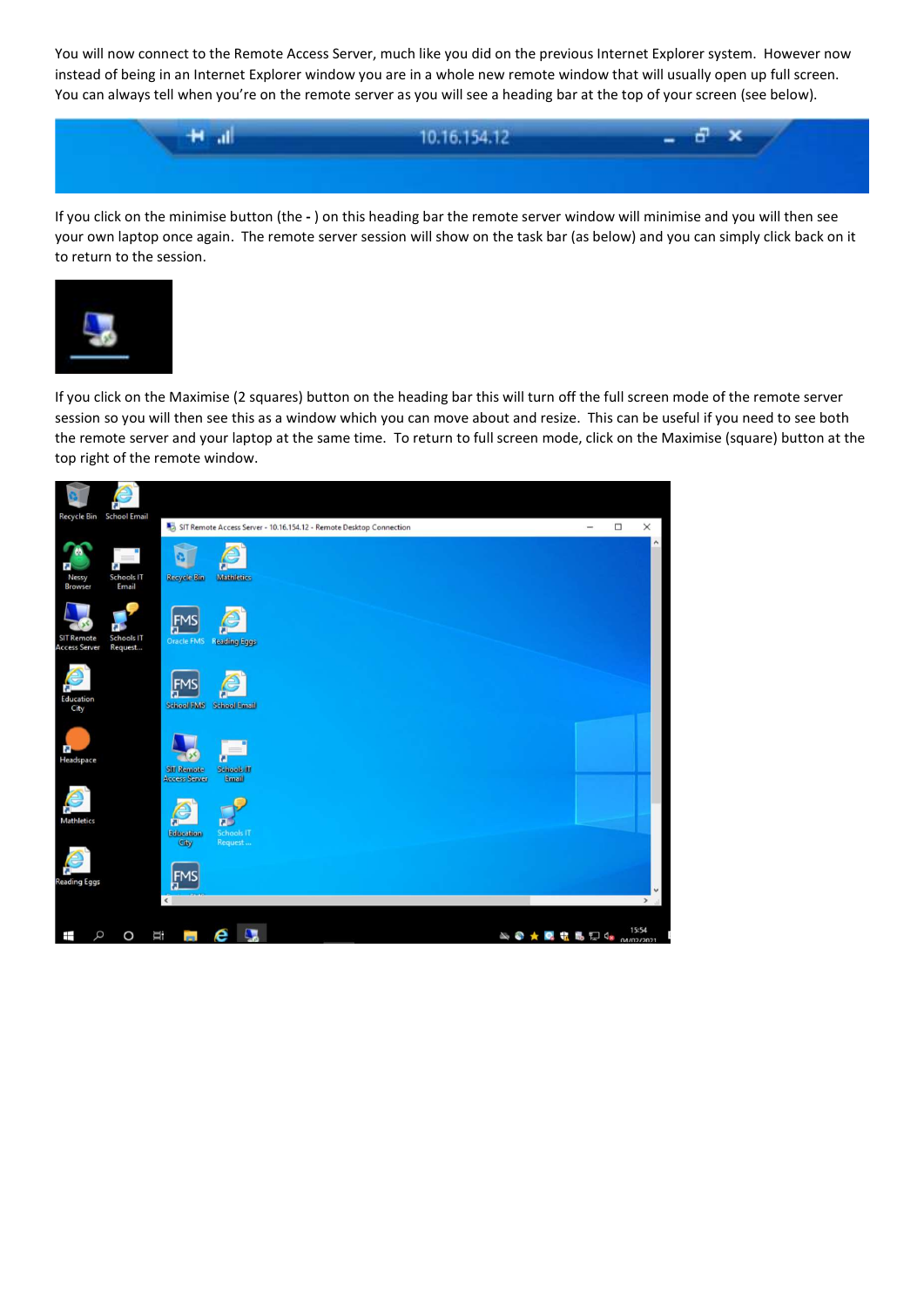#### You do not have the Cisco VPN AnyConnect Client on your laptop/PC.

We have deployed the Cisco VPN client out to all staff devices from the school server but there may be cases where your device didn't pick up the deployment, or you are using your own device. If using a school device please call our IT helpdesk whilst in front of your computer and we can assist you in installing the client. If you are using your own device, so have admin access, then you can install the client yourself by downloading and running the installer from the following link:

#### https://ras.nottinghamschools.co.uk/+CSCOU+/ACWin.msi

School devices will have a configuration file that pre-configures the VPN client but if you're on your own device, or your VPN client's server address is blank then please enter the following server details to connect: ras.nottinghamschools.co.uk

#### Missing SIT Remote Access Server shortcut on your desktop

If you do not have this shortcut on your desktop, or you are using your own device then you can easily create it. To do so simply right click on your desktop and select New then Shortcut to create a new shortcut on your desktop. Type in mstsc for the location of the item and then click on the **Next** button at the bottom (see below left). On the next prompt type in SIT Remote Access Server in the name for this shortcut box (below right) and click the Finish button.

| Create Shortcut<br>$\leftarrow$                                                                                             | $\times$<br>What would you like to name the shortcut? |
|-----------------------------------------------------------------------------------------------------------------------------|-------------------------------------------------------|
| What item would you like to create a shortcut for?                                                                          | Type a name for this shortcut:                        |
| This wizard helps you to create shortcuts to local or network programs, files, folders,<br>computers or Internet addresses. | <b>SIT Remote Access Server</b>                       |
| Type the location of the item:                                                                                              | Click Finish to create the shortcut.                  |
| mstsc<br>Browse                                                                                                             |                                                       |
| Click Next to continue.                                                                                                     |                                                       |
|                                                                                                                             |                                                       |
|                                                                                                                             |                                                       |
|                                                                                                                             |                                                       |
| <b>Next</b>                                                                                                                 | Cancel                                                |

When the new shortcut is created double click on it to run it and you will then be asked for the computer you want to remote on to. Simply enter the word RAS for the computer name and then click on Connect.